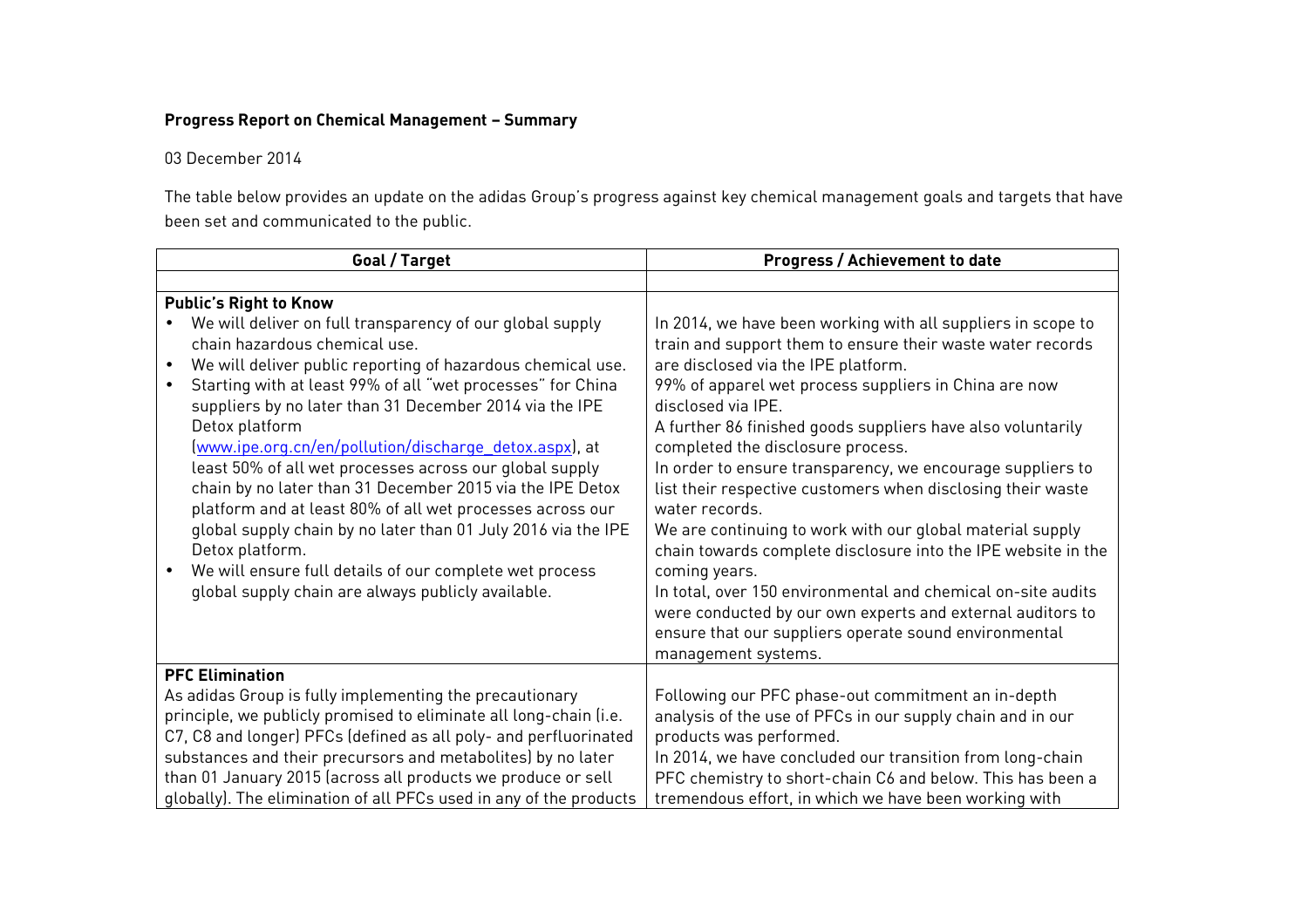| we sell will be supported by:                                      | multiple material suppliers, as well as with partners from the     |
|--------------------------------------------------------------------|--------------------------------------------------------------------|
| adidas Group commits to being 90% PFC-free as of 15 June<br>i.     | chemical industry.                                                 |
| 2014;                                                              | Read more on our external blog:                                    |
| adidas Group commits to eliminate any other PFCs in any of<br>ii.  | http://blog.adidas-group.com/2014/11/a-journey-towards-            |
| the products adidas Group produces and/or sells across our         | the-phase-out-of-pfc/                                              |
| global supply chain, being at least 99% PFC-free by no later       |                                                                    |
| than 31 December 2017;                                             | At the same time, in-depth research has been carried out on        |
| iii. Full public detailed disclosure on our main public website of | PFC alternatives. As part of our overall chemical input            |
| all PFC use by no later than 31 December 2017;                     | management strategy and to ensure all alternatives meet the        |
| iv. document how PFCs have been substituted by safer               | strict environmental requirements, any potential solution is       |
| alternatives and publish these case studies via the online         | required to be screened by bluesign technologies <sup>®</sup> .    |
| Subsport.org platform;                                             | A wide range of these potential solutions have been piloted        |
| v. a rigorous system of control to ensure that no traces of        | with multiple suppliers. Trial material has been thoroughly        |
| PFCs find their way into our supply chain in line with the         | tested internally and externally. The tests focus on water-        |
| above;                                                             | repellency performance, but also include all quality testing as    |
| vi. work in partnership with our supply chain and other global     | per our industry-leading standards.                                |
| industry leaders to accelerate the move to non-PFC                 | We expect to start implementing PFC-free solutions from            |
| technologies.                                                      | 2015 onwards.                                                      |
| <b>Guidance/Direction to Suppliers</b>                             | The adidas Group has defined and specified high standards          |
|                                                                    | and principles in regard to fair, healthy and environmentally      |
| Contract language and supplementary guidance in regard to          | sound manufacturing conditions along its supply chain.             |
| hazardous chemical use across their respective global supply       | These standards and specifications are an integral part of the     |
| chains                                                             | manufacturing agreements the Group holds with its business         |
|                                                                    | partners.                                                          |
|                                                                    | Under the manufacturing agreement, suppliers are required          |
|                                                                    | to ensure that adidas Group products shall be developed for        |
|                                                                    | production strictly in accordance with the specifications supplied |
|                                                                    | by or on behalf of the adidas Group to the Manufacturer.           |
|                                                                    | Specifications are outlined in the annexes of the                  |
|                                                                    | manufacturing agreement, specifically referencing the adidas       |
|                                                                    | Group Policy on monitoring and controlling of hazardous            |
|                                                                    | substances; see website: http://www.adidas-                        |
|                                                                    | group.com/media/filer_public/98/cf/98cf05b1-52f4-44a9-b96a-        |
|                                                                    | cfbf83dbc7c8/a-01 sept 2014 handout.pdf                            |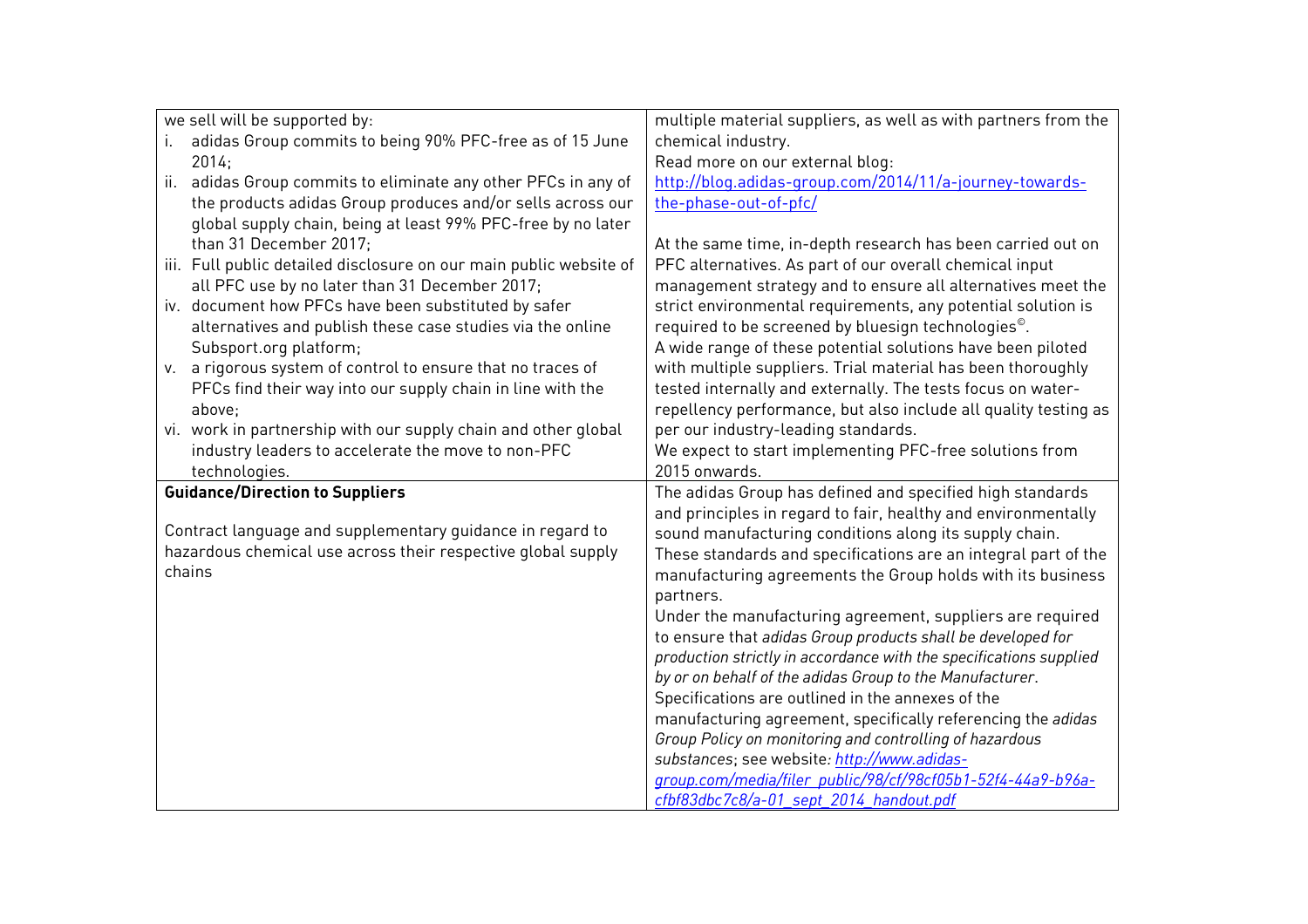| This publicly available policy specifically requires business      |
|--------------------------------------------------------------------|
| partners to avoid the intentional or deliberate use of those       |
| substances which are listed in the A-01 requirements and to        |
| comply with best practice standards (see 'Prologue', page 2 of     |
| the policy). The policy also covers but is not limited to chemical |
| substances such as APEOs, PFCs and phthalates.                     |
| The policy further states that business partners are asked to      |
| take a proactive stance in improving the environmental impact      |
| of the materials they supply. Improving the environmental          |
| impact means to:                                                   |
|                                                                    |
| Ensure that materials and components supplied are non-             |
| toxic in use and disposal and using them in manufacturing          |
| products does not involve toxic releases or damage to              |
| ecosystems.                                                        |
| Strive to use materials which come from renewable and              |
| organic resources that are recyclable or biodegradable.            |
| Manufacture product components and materials under the             |
| best possible environmental conditions and use the best            |
| available technology.                                              |
|                                                                    |
| In a supplementary formal notification that was issued in          |
|                                                                    |
| March 2012 business partners were reminded to specifically         |
| avoid the deliberate use of APEOs in the manufacturing             |
| processes. The letter is publicly available on our corporate       |
| website, http://www.adidas-                                        |
| group.com/media/filer public/75/73/75734e62-6a4d-4d41-             |
| $a26f -$                                                           |
| e8ed5fb1c14c/communication to suppliers on apeo npe-               |
| free preparations.pdf.                                             |
|                                                                    |
| Under the adidas Group manufacturing agreement, the                |
| manufacturer represents and warrants that all adidas Group         |
| products supplied pursuant to this agreement shall be              |
| produced in accordance with the Workplace Standards                |
|                                                                    |